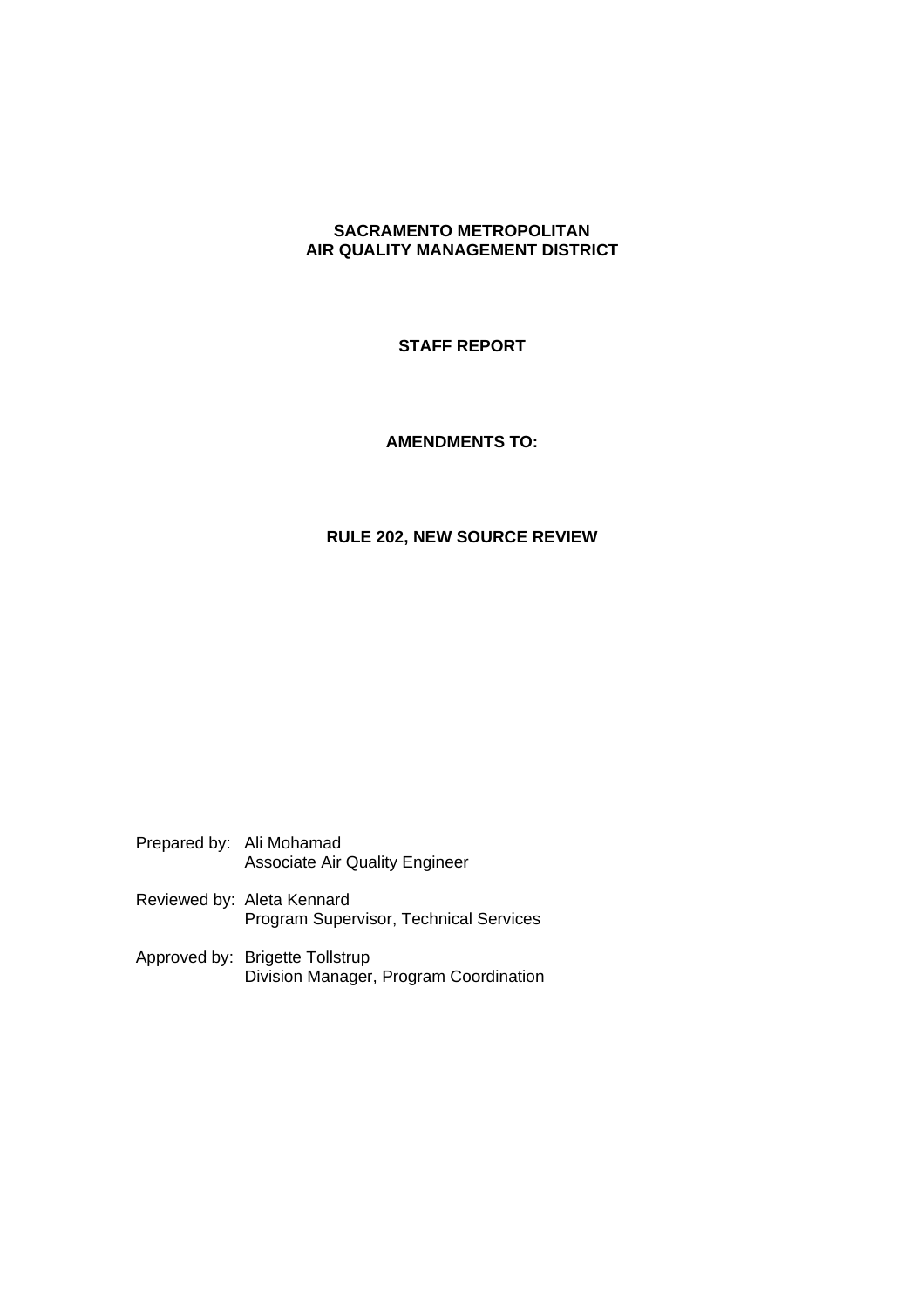### **INTRODUCTION**

Rule 202 sets the requirements for reviewing permit applications for new and modified sources and the requirements for Best Available Control Technology (BACT) and offsets. The rule also sets the calculation procedures for emission increases and reductions associated with new and modified stationary sources and/or emission units. The rule was first adopted on September 20, 1976 and was last amended on January 24, 2002.

Staff is proposing the following changes to Rule 202:

- 1. Lower the NOx and ROC offset trigger levels for stationary sources in order to comply with the transport mitigation control requirements.
- 2. Set an emission offset ratio for non-major stationary sources with cumulative emission increases of 5000 lbs/quarter but less than 7500 lbs/quarter to 1.0 to 1.0.

\_\_\_\_\_\_\_\_\_\_\_\_\_\_\_\_\_\_\_\_\_\_\_\_\_\_\_\_\_\_\_\_\_\_\_\_\_\_\_\_\_\_\_\_\_\_\_\_\_\_\_\_\_\_\_\_\_\_\_\_\_\_\_\_\_\_\_\_\_

### **BACKGROUND**

The proposed rule amendments are intended to make the rule consistent with California Air Resources Board (ARB) Transport Mitigation Control Requirements which were amended in 2003.

The amendments to the ozone transport mitigation regulations required districts within the Broader Sacramento Nonattainment Area to adopt a no net increase in emissions from ozone precursors at or above 10 tons per year. Rule 202 currently has a no net increase in ozone precursor emissions at or above 15 tons per year.

**Federal Mandate:** The District is designated severe nonattainment for the federal one-hour ozone standards and serious for the 8-hour ozone standard by the United States Environmental Protection Agency (EPA). Section 173 of Title I of the Federal Clean Air Act Amendments of 1990 requires permitting authorities to establish a permitting program for reviewing applications for construction of new sources or modification of existing sources of air pollutants. A New Source Review, or Preconstruction Review, is required as part of the SIP under 40 Code of Federal Regulations (CFR) Part 51 Subpart 1 to ensure that the construction or modification of a source will not cause violations of the State's control strategy or interfere with attainment or maintenance of ambient air quality standards. 40 CFR Part 51 also requires the District to adopt a permitting program that requires the application of BACT for any net increase in emissions at a major stationary source, and Lowest Achievable Emission Rate for a new major stationary source or modification to an existing stationary source that result in significant emission increases. Proposed Rule 202 currently complies with these requirements.

**State Mandates:** The California Clean Air Act, Health and Safety Code Section 40919, requires that the District's permitting program be designed to achieve no net increase in emissions from stationary sources with emissions greater than 15 tons per year of reactive organic compounds (ROC) or nitrogen oxides (NOx) as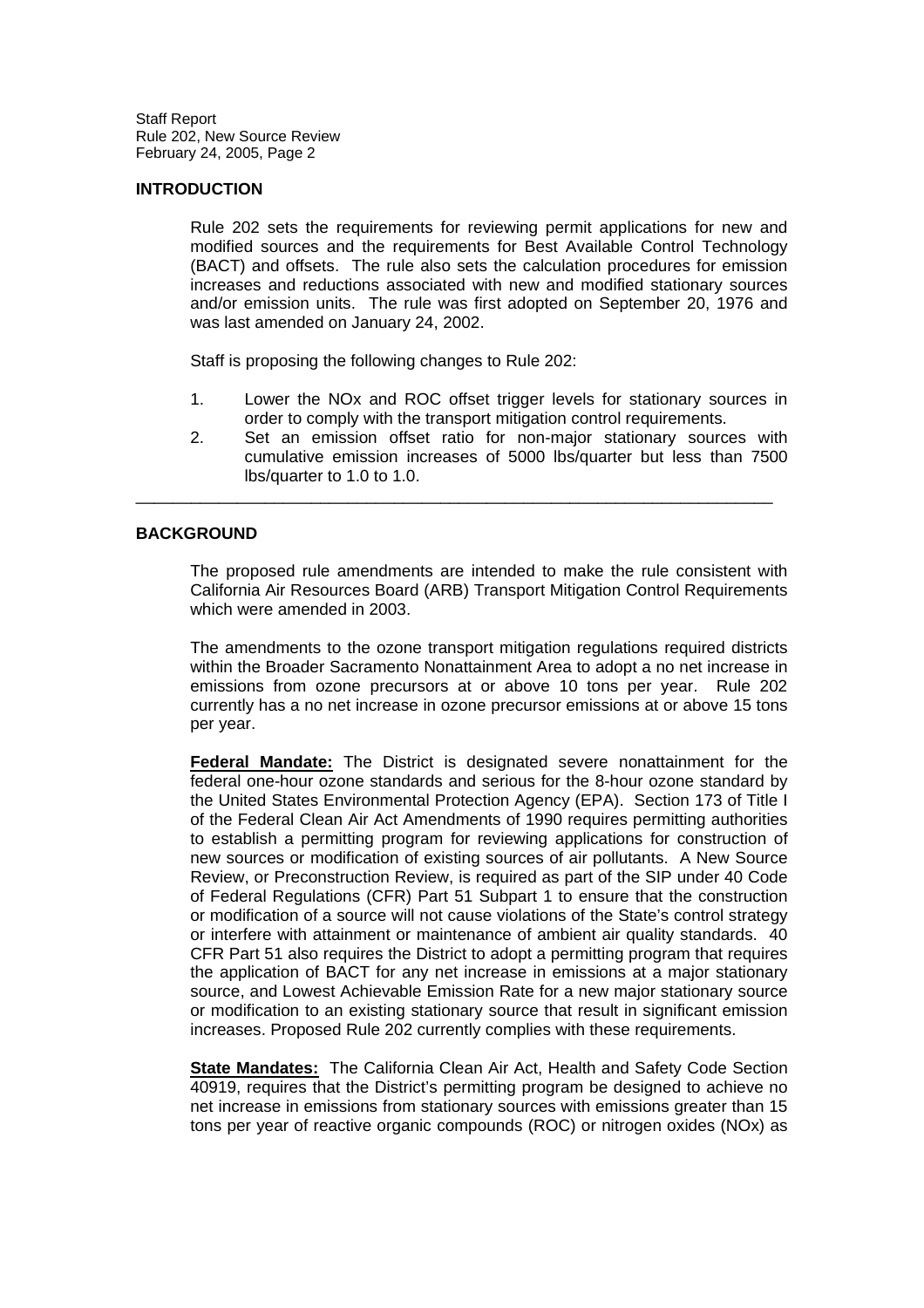> precursors to ozone. The California Clean Air Act also requires the permitting program to require the use of BACT for any new or modified stationary source which has the potential to emit 10 pounds per day or more of ROC or NOx.

> **Transport Mitigation Emission Control Requirements**: Upwind districts in a transport couple, as identified in California Code of Regulations Section 70500(c), are required to include sufficient emission control measures in their state ozone attainment plans to mitigate their impacts on ozone concentrations in downwind areas. An upwind district is required to comply with the transport mitigation planning and implementation requirements set forth in California Code of Regulations Section 70600 regardless of its attainment status, unless it complies with the requirements of Section 70601. The 2003 amended ozone transport mitigation regulation requires districts to implement by December 31, 2004, a stationary source permitting program designed to achieve no net increase in the emissions of ozone precursors from new or modified stationary sources that emit or have the potential to emit 10 tons or greater per year of an ozone precursor. Proposed Rule 202 will comply with the 10 tons per year no net increase requirements.

> **Chapter 4.5, Protect California Air Act of 2003 Requirements**: On December 31, 2002, the U.S.E.P.A., under direction of the President of the United States, promulgated regulations that substantially weaken the basic federal new source review program (67 Fed. Reg. 80186-80289) (Dec. 31, 2002)). In an effort to minimize the impact of this regulation, the state legislature passed the Protect California Air Act in 2003. The Act is intended to minimize the impact of the relaxation of the federal new source review program on air quality in California. The Act prohibits districts from making revisions to their SIP approved NSR rules (in existence prior to December 30, 2002) that would result in weakening their rules. These revisions include but are not limited to, revisions to rule applicability, changing the definition of modification so that NSR is not triggered or triggered at a higher level of emission increases, or relaxing BACT, air quality analysis, and public participation requirements. The Act does permit districts to deviate from these requirements under specified condition.

> The proposed amendments will not result in a relaxation of the requirements of the SIP approved version of Rule 202 since these amendments will:

- a. lower the offset trigger levels for stationary sources, and
- b. set offset requirements for emissions increases where there wasn't one before.

Therefore, the proposed rule amendments do not trigger requirements of the Act.

**Best Available Control Technology Requirements:** Section 40919 of the California Health and Safety Code requires each district with serious air pollution to adopt BACT for any new or modified stationary source which has the potential to emit 10 pounds per day or more of any nonattainment pollutant or its precursors.

\_\_\_\_\_\_\_\_\_\_\_\_\_\_\_\_\_\_\_\_\_\_\_\_\_\_\_\_\_\_\_\_\_\_\_\_\_\_\_\_\_\_\_\_\_\_\_\_\_\_\_\_\_\_\_\_\_\_\_\_\_\_\_\_\_\_\_\_\_\_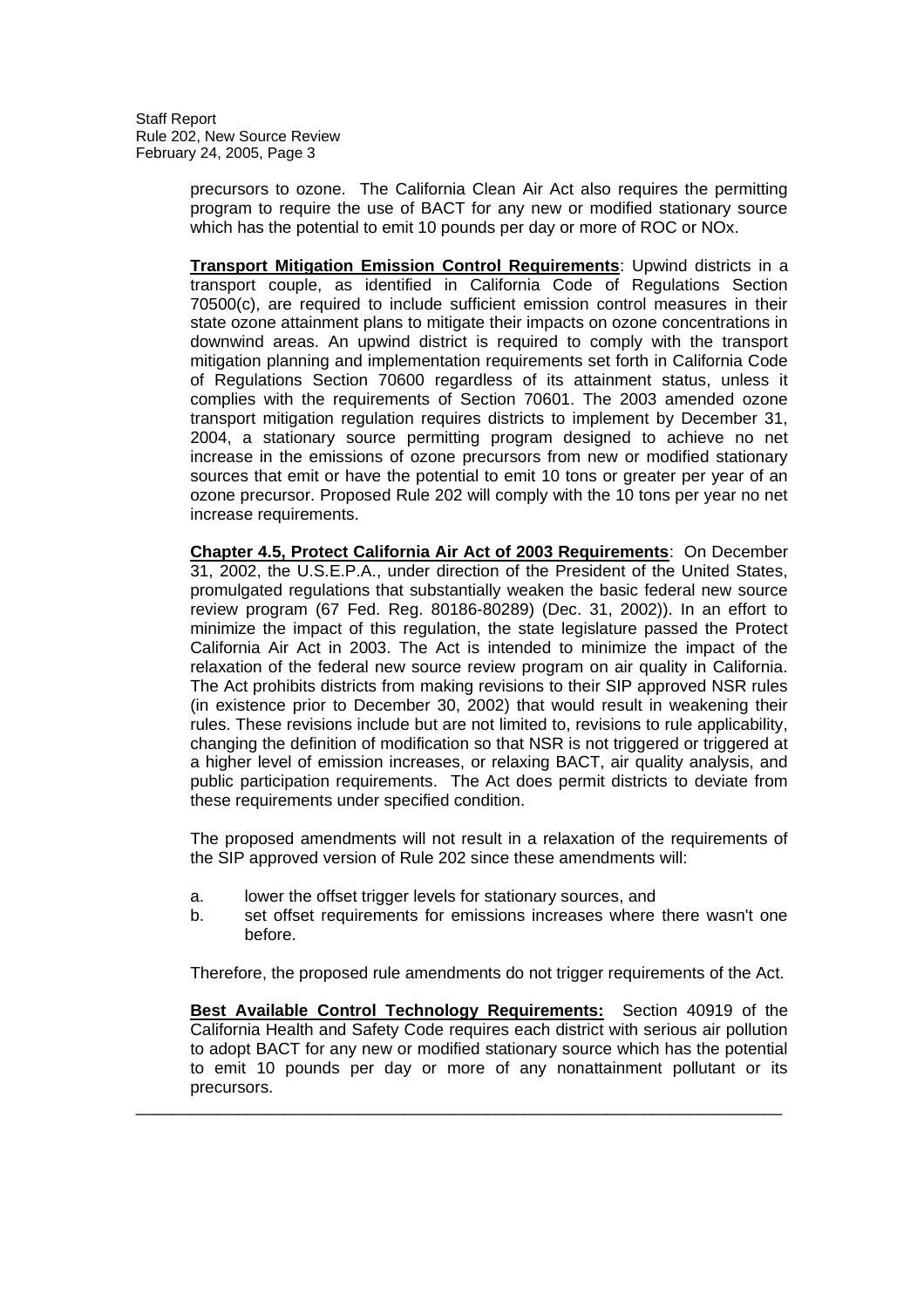### **SUMMARY OF RULE CHANGES**

Staff is proposing to amend the rule to:

- 1. Lower the NOx and ROC offset trigger levels for stationary sources in order to comply with the transport mitigation control requirements. The rule currently requires offsetting of NOx and ROC emissions if they exceed 15 tons per year (7500 pounds per quarter). The proposed changes will lower the offset trigger levels to 10 tons per year (5000 pounds per quarter).
- 2. Set an emission offset ratio for non-major stationary sources with cumulative emission increases of 5000 lbs/quarter but less than 7500 lbs/quarter to 1.0 to 1.0. This change sets an offset requirement where there wasn't one before.

\_\_\_\_\_\_\_\_\_\_\_\_\_\_\_\_\_\_\_\_\_\_\_\_\_\_\_\_\_\_\_\_\_\_\_\_\_\_\_\_\_\_\_\_\_\_\_\_\_\_\_\_\_\_\_\_\_\_\_\_\_\_\_\_\_\_\_\_\_\_

### **COST IMPACTS**

Section 40703 of the California Health and Safety Code requires that the District consider and make public its findings relating to the cost effectiveness of implementing an emission control measure.

**Impact on Businesses in Sacramento:** Proposed amendments to Rule 202 will require offsets for all cumulative increases in NOx and ROC emissions at or above 10 tons per year. The cost of emission credits for offsets vary depending on the supply and demand for the credits. Currently, the cost of one ton of ROCs ranges from \$21,000 - \$28,000 and the cost of one ton of NOx ranges from \$23,000 - \$32,000 per one ton (Based on the weighted average for most recent emission reduction credit transactions in the District). Additional cost to businesses is the cost of processing the permit modification to issue the emission reduction credits. There are currently 253 sources with potential emissions greater than 10 tons per year of either NOx or ROCs. These include auto body paint and repair shops, graphic arts operations, manufacturing operations, hospitals, prisons, universities, and some county facilities. The actual impact to businesses in the District is not known and will depend on the number of businesses that will modify their operations in the future and trigger the offset requirements. (See impact on employment below for further details.)

**Cost to District:** Staff does not anticipate an additional need for staff resources due to the lowering of the offset trigger levels.

\_\_\_\_\_\_\_\_\_\_\_\_\_\_\_\_\_\_\_\_\_\_\_\_\_\_\_\_\_\_\_\_\_\_\_\_\_\_\_\_\_\_\_\_\_\_\_\_\_\_\_\_\_\_\_\_\_\_\_\_\_\_\_\_\_\_\_\_\_\_

#### **SOCIOECONOMIC IMPACT ANALYSIS**

The provisions of Section 40728.5 of the California Health and Safety Code require, in part, that:

*"Whenever a district intends to propose the adoption, amendment, or repeal of a rule or regulation that will significantly affect air quality or emissions limitations, that agency shall, to the extent that data are available, perform an assessment of*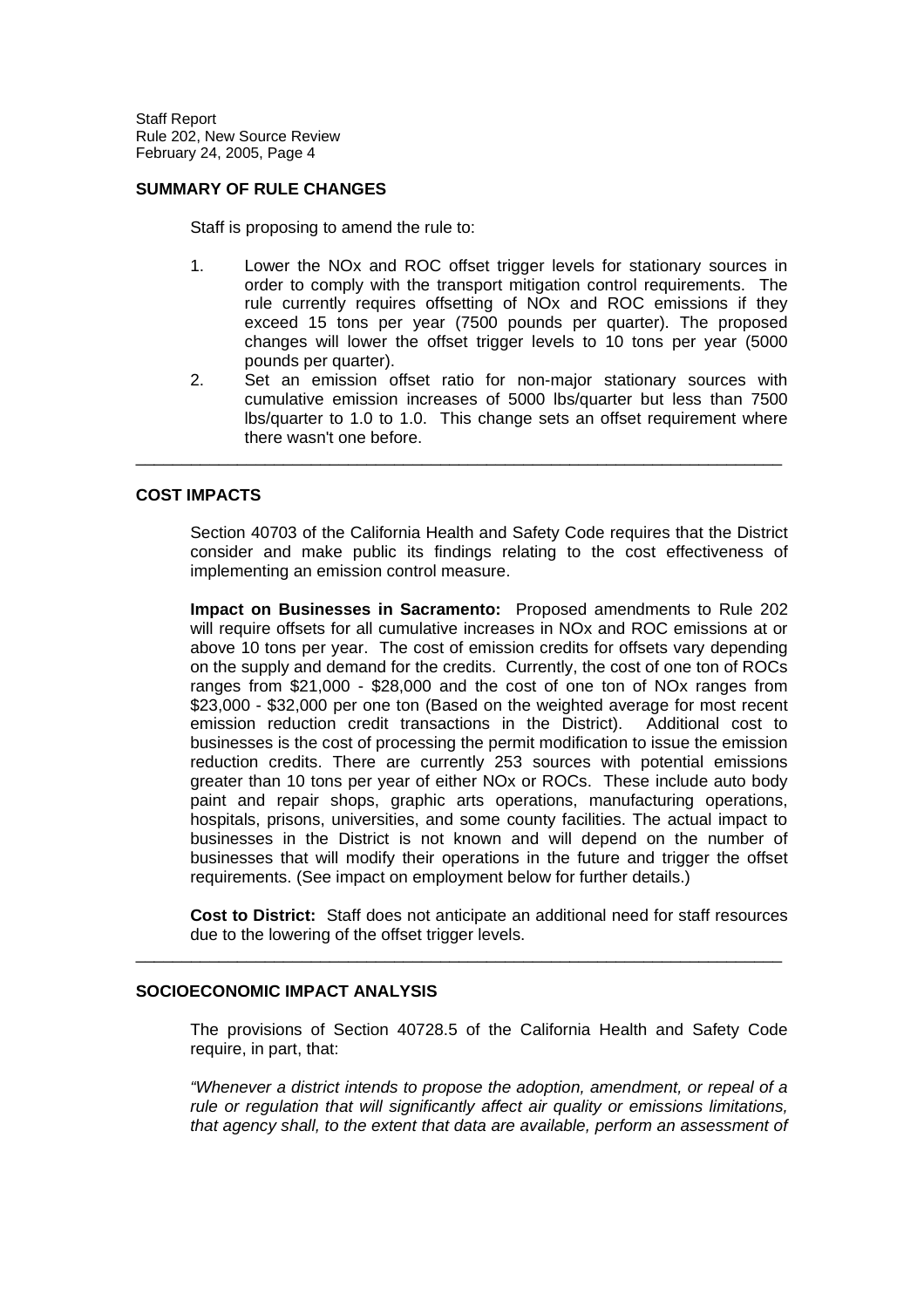> *the socioeconomic impacts of the adoption, amendment, or repeal of the rule or regulation."*

> Staff prepared a socioeconomic analysis for Rule 202 pursuant to California Health and Safety Code Section 40728.5. The six separate elements are defined in Section 40728.5 and are discussed below.

> **Type of industry or businesses, including small business affected by the proposed amendments:** Rule 202 applies to any stationary source that installs or modifies emission units. These include auto body paint and repair shops, graphic arts operations (some auto body paint and repair shops and graphic arts operations could be small businesses), manufacturing operations, hospitals, prisons, universities, and some county facilities.

> **Impact on employment and economy in the District of the proposed amendments:** The amendments to Rule 202 may impose additional offset costs for greater than 10 tons per year NOx and ROC sources that modify their operations. They have the potential for increasing the number of permitting actions that need offsets from about 15 per year to about 80 per year (based on prior years permitting actions) out of 500-550 permitting actions. Many of these sources will choose to take a 10-ton per year limitation rather than provide emission offsets. Staff does not know how many of these facilities will take a permit limit below the offset trigger levels and how many will require offset credits. Staff does not anticipate a significant impact on the employment and economy in Sacramento.

> **Range of probable costs, including costs to industry or business, including small business of the proposed rule amendments:** The cost can vary depending on the amount of emission credits needed. The cost of the credits also fluctuates depending on market demand. The cost for one ton of NOx credits is \$23,000 - \$32,500 and \$21,000 - \$28,000 for one ton of ROCs (based on the transactions that occurred in this district during 2002 and 2003).

> **Availability and cost effectiveness of alternatives to the proposed amendments:** Staff is amending the rule to lower NOx and ROC trigger levels in order to comply with the amended Transport Mitigation Regulations. The only other option is not to comply with ARB regulations. This may result in ARB establishing a program or exercising any of the powers of the district to achieve and maintain the ambient air quality standards (California Health and Safety Code, Section 41504 and 41505).

> **Emission Reduction Potential of the proposed rule amendments:** Staff cannot estimate additional emission reductions because staff cannot predict how many sources will be required to comply nor how much mitigating offset credits would be required. Staff evaluated previous modifications that resulted in offset being required of sources and also other modifications that resulted in net increase in emissions above 10 tons per year. Staff estimated the total emission offsets that would be required of these sources if the 10 ton per year offset level was set in the rule. The analysis shows that the proposed amendments will result in overall benefit to air quality in the District.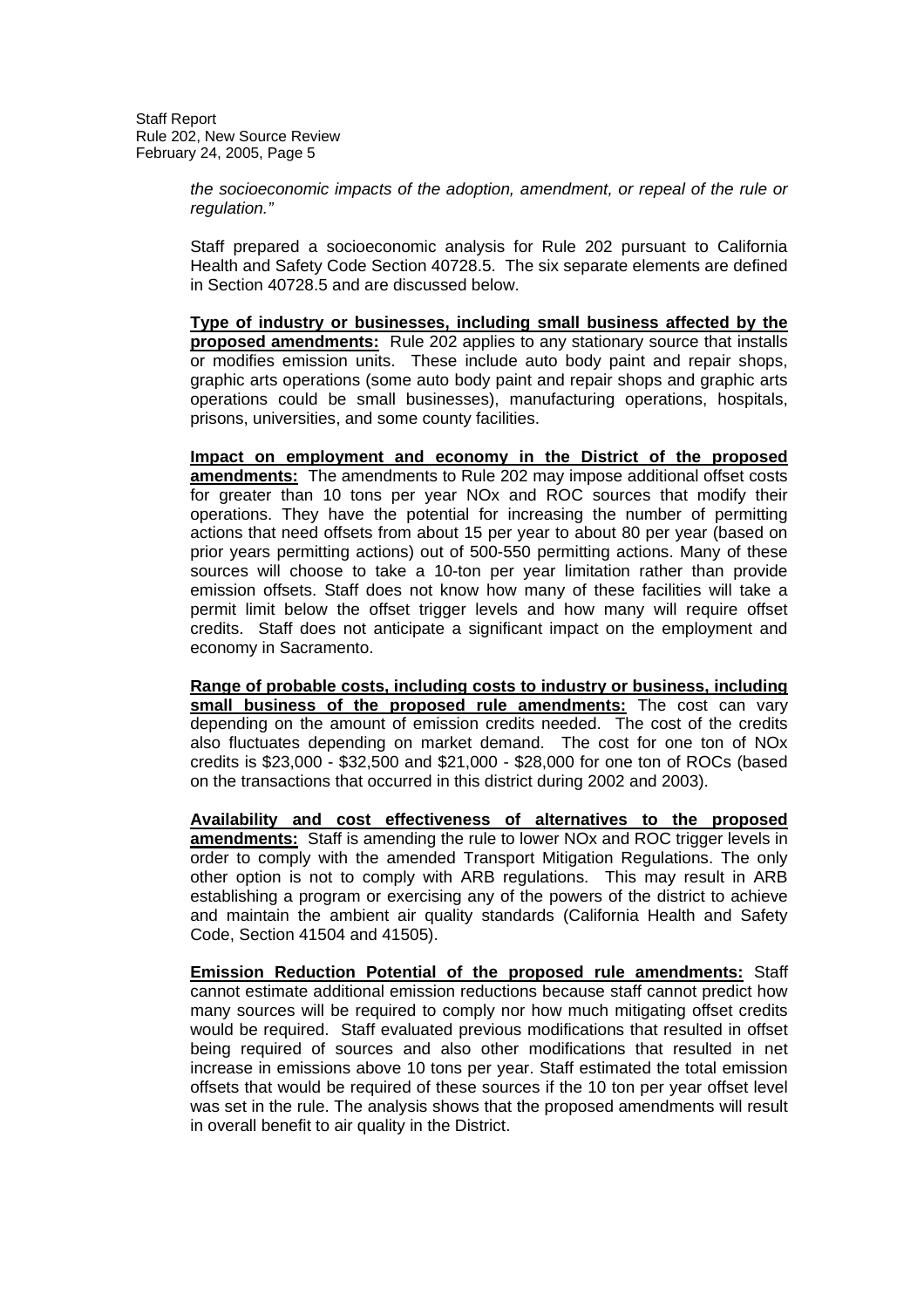**Necessity of amending the rule:** Staff is proposing amendments to the rule to comply with state law and the Transport Mitigation Requirements.

### **PUBLIC COMMENTS**

Staff held a public workshop on January 20, 2005. The rule and the staff report were mailed to affected sources, ARB, EPA, and others who requested it. Staff received comments on the proposed changes from ARB and affected businesses. The comments and their responses are included as Attachment C to the Staff Report.

\_\_\_\_\_\_\_\_\_\_\_\_\_\_\_\_\_\_\_\_\_\_\_\_\_\_\_\_\_\_\_\_\_\_\_\_\_\_\_\_\_\_\_\_\_\_\_\_\_\_\_\_\_\_\_\_\_\_\_\_\_\_\_\_\_\_\_\_\_\_

### **ENVIRONMENTAL REVIEW AND COMPLIANCE**

Proposed amendments to Rule 202 include the following changes:

- Lowering the offset trigger levels from 15 tons per year to 10 tons per year.
- Setting an emission offset ratio for non-major stationary sources with cumulative emission increases of 5000 lbs/quarter but less than 7500 lbs/quarter to 1.0:1.0. This change sets a lower offset ratio than currently in the rule.

Staff compared the impact of the amendments of the rule with the existing rule. The proposed rule sets lower offset trigger levels at 10 tpy for NOx and ROC.

The analysis concludes that the amendments to Rule 202 will result in an emissions benefit and therefore will not impact air quality in the District.

The proposed amendments to Rule 202 qualify for a Class 8 categorical exemption as an action by a regulatory agency for the protection of the environment (Section 15308 of the state CEQA Guidelines). The exceptions to categorical exemptions for sensitive locations, cumulative impact, significant effect, scenic resources, toxic sites and historical resources do not apply to the proposed amendments to Rule 202.

California Public Resources Code (Section 21159) requires an environmental analysis of the reasonably foreseeable methods of compliance. The environmental coordinator has concluded that no reasonably foreseeable environmental impacts will be caused by adoption of the amendments of the proposed rule.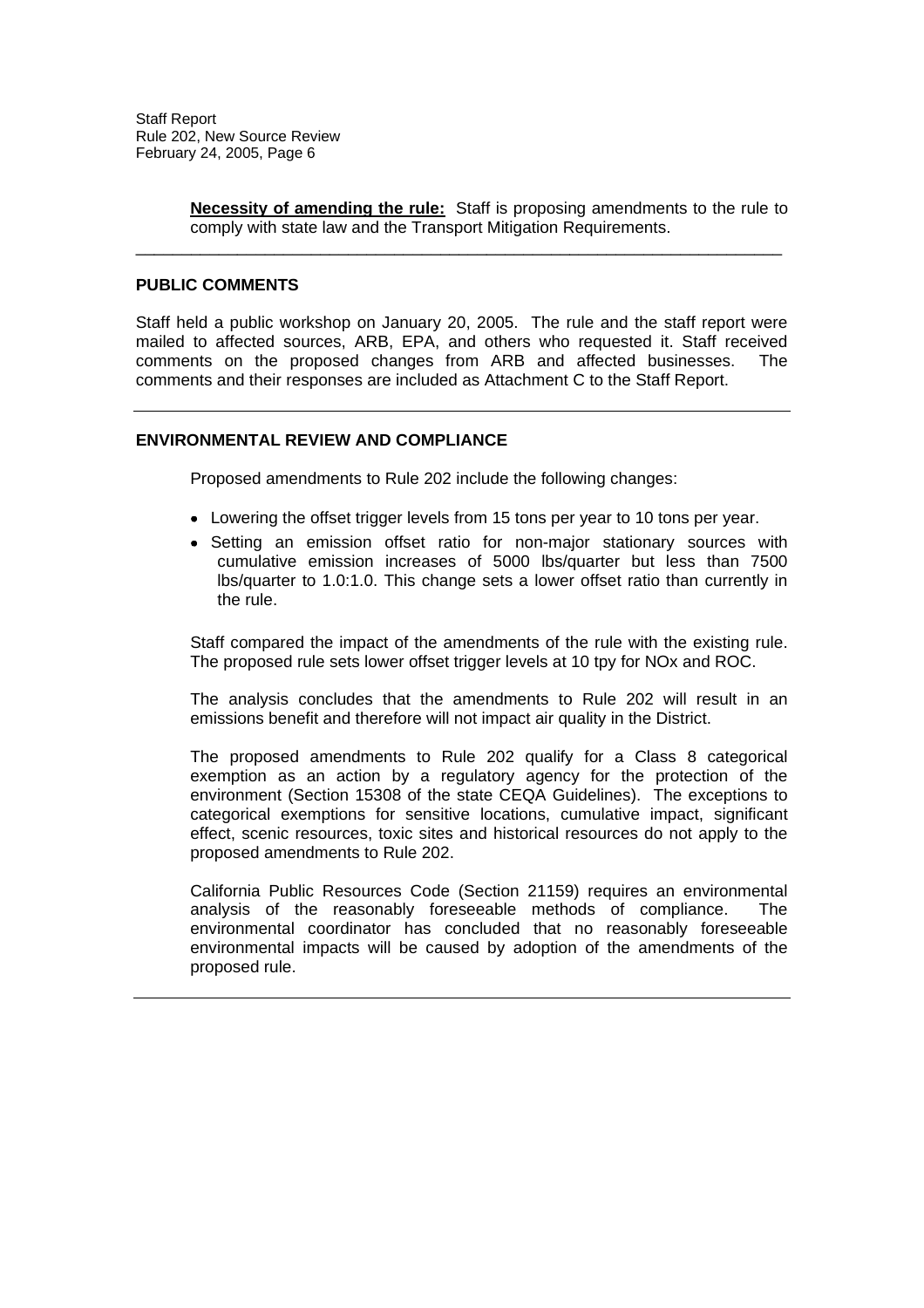### **TABLE OF FINDINGS**

Six required findings: According to Section 40727(a) of the California Health and Safety Code, prior to adopting or amending a rule or regulation, an air district's board must make findings of necessity, authority, clarity, consistency, nonduplication, and reference. The findings must be based on the following:

- 1. Information presented in the District's written analysis, prepared pursuant to Health and Safety Code Section 40727.2;
- 2. Information contained in the rulemaking records pursuant to Section 40728 of the California Health and Safety Code; and
- 3. Relevant information presented at the Board's hearing for the rule.

The table below sets the finding and the basis for making the finding.

| <b>FINDING</b>                                                                                                                                                                                                                                                                                                           | <b>FINDING DETERMINATION</b>                                                                                                                                                                                                                                                                 |
|--------------------------------------------------------------------------------------------------------------------------------------------------------------------------------------------------------------------------------------------------------------------------------------------------------------------------|----------------------------------------------------------------------------------------------------------------------------------------------------------------------------------------------------------------------------------------------------------------------------------------------|
| <b>Authority:</b> The District must find that a<br>provision of law or of a state or federal<br>regulation permits or requires the District to<br>adopt, amend, or repeal the rule.                                                                                                                                      | The District is authorized to adopt rules and regulations by<br>Health & Safety Code Sections 40001, 40702, 40716,<br>41010, 40919, 41013, and 42300. (Health & Safety Code<br>Section 40727(b)(2)).                                                                                         |
| Necessity: The District must find that the<br>rulemaking demonstrates a need exists for the<br>rule, or for its amendment or repeal.                                                                                                                                                                                     | It is necessary for the District to adopt amendments to this<br>rule to comply with the Transport Mitigation Requirements<br>which were amended in May 2003 (title 17, California<br>Code of Regulations, sections 70600 and 70601).                                                         |
| Clarity: The District must find that the rule is<br>written or displayed so that its meaning can be<br>easily understood by the persons directly<br>affected by it.                                                                                                                                                      | The District has reviewed the rule and determined that it<br>can be easily understood by the affected industry. In<br>addition, the record contains no evidence that the persons<br>directly affected by the rule cannot understand the rule.<br>(Health & Safety Code Section 40727(b)(3)). |
| <b>Consistency:</b> The rule is in harmony with, and<br>not in conflict with or contradictory to, existing<br>statutes, court decisions, or state or federal<br>regulations.                                                                                                                                             | The proposed rule amendments do not conflict with and<br>are not contradictory to existing statutes, court decisions,<br>or state or federal regulations. (Health & Safety Code<br>Section 40727(b)(4)).                                                                                     |
| Non-Duplication: The District must find that<br>either: 1) The rule does not impose the same<br>requirements as an existing site or federal<br>2)<br>regulation; or<br>that the<br>duplicative<br>requirements are necessary or proper to<br>execute the powers and duties granted to, and<br>imposed upon the District. | The proposed rule duplicates state or federal rules or<br>regulations for permitting programs. The duplicative<br>requirements are necessary in order to execute the<br>powers and duties imposed upon the District. (Health &<br>Safety Code Section 40727(b)(5))                           |
| Reference: The District must refer to any<br>statute, court decision, or other provision of law<br>that the District implements, interprets, or<br>makes specific by adopting, amending or<br>repealing the rule.                                                                                                        | The amendments implement ARB Transport Mitigation<br>Regulations as amended in May 2003. (Title 17, California<br>Code of Regulations, sections 70600 and 70601)                                                                                                                             |
| <b>Additional</b><br>Informational<br><b>Requirements</b><br>(Health & Safety Code Section 40727): In<br>complying with HSC Section 40727, the District<br>must identify all federal requirements and<br>District rules that apply to the same equipment<br>or source type as the proposed rule or<br>amendments.        | B)<br>matrix<br>attached (Attachment<br>The<br>contains<br>a<br>comparison of Rule 202 to federal requirements.                                                                                                                                                                              |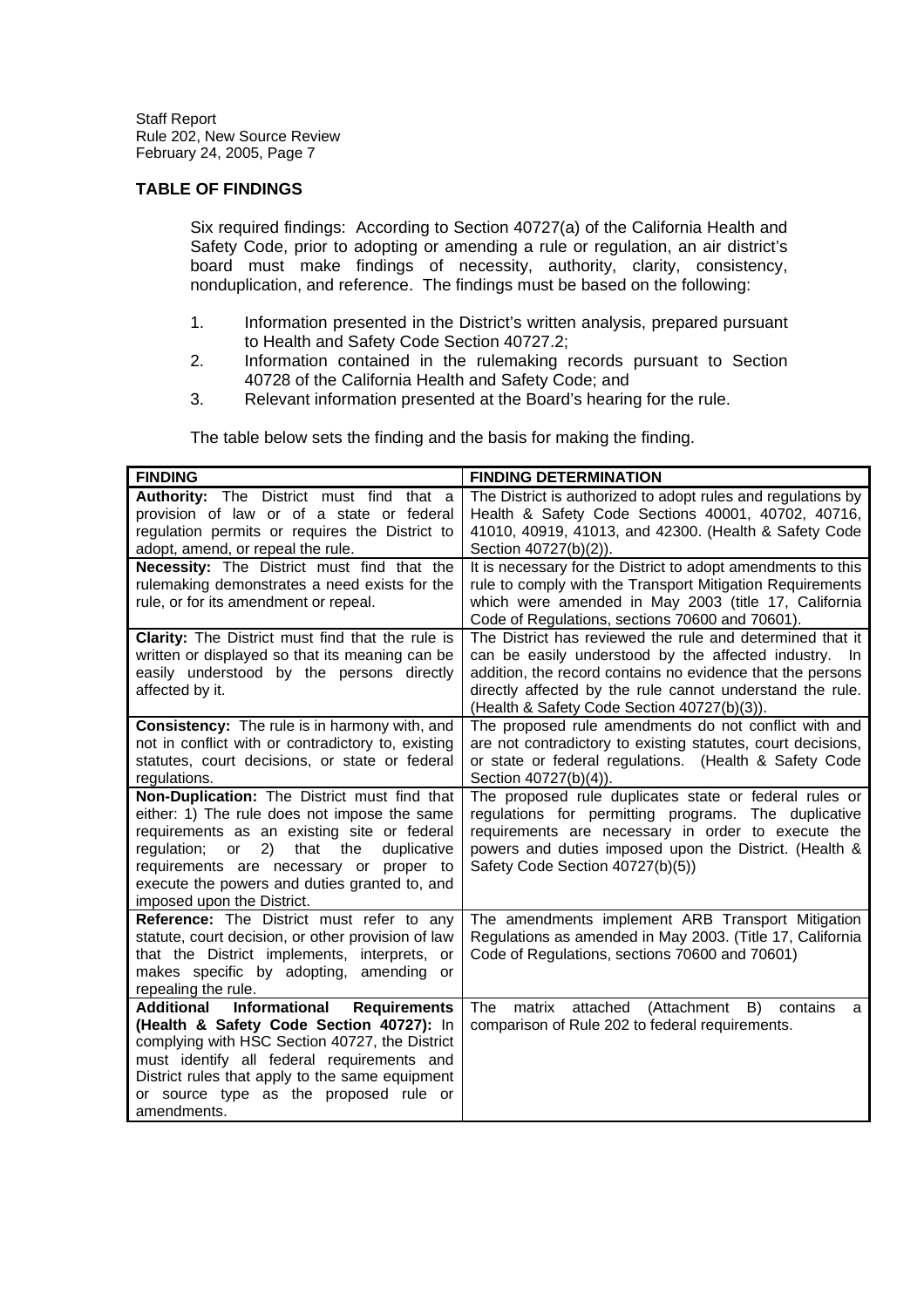## **ATTACHMENT A SUMMARY OF PROPOSED AMENDMENTS**

# **Rule 202, New Source Review**

| <b>NEW</b><br><b>SECTION</b><br><b>NUMBER</b> | <b>EXISTING</b><br><b>SECTION</b><br><b>NUMBER</b> | <b>PROPOSED CHANGES</b>                                                                                                                                                                                                                                                                                                                                                                                                                                                  |
|-----------------------------------------------|----------------------------------------------------|--------------------------------------------------------------------------------------------------------------------------------------------------------------------------------------------------------------------------------------------------------------------------------------------------------------------------------------------------------------------------------------------------------------------------------------------------------------------------|
| <b>NA</b>                                     | 112                                                | The current levels were established to facilitate public participation in<br>permitting actions triggering use of offset credits. Staff has clarified<br>this section and will trigger notification at new lower thresholds<br>consistent with offset trigger levels in Section 302. In addition, public<br>notification will be required for any new or modification to an<br>emissions unit that results in an emission offset requirement<br>pursuant to Section 302. |
| <b>NA</b>                                     | 231                                                | Change the title of the definition to clarify that it applies to Peaking<br>Power Plants.                                                                                                                                                                                                                                                                                                                                                                                |
|                                               | 302                                                | Revised this section to lower offset trigger levels for NOx and ROCs<br>as required by ARB Transport Mitigation Regulations which where<br>amended in May 2003.                                                                                                                                                                                                                                                                                                          |
|                                               |                                                    | Revised Subsection 302.4 by adding Subsection (b) since<br>subsections (a) or (b) apply.                                                                                                                                                                                                                                                                                                                                                                                 |
| <b>NA</b><br>303                              |                                                    | Revised Subsection 303.1(a)(2) to describe what the existing offset<br>ratios apply.                                                                                                                                                                                                                                                                                                                                                                                     |
|                                               |                                                    | The transport mitigation rules require "no net increase" in emissions<br>from sources with emissions of 10 tons per year or more. Therefore,<br>the appropriate offset ratio for offsets between existing and new<br>offset trigger levels is 1.0:1.                                                                                                                                                                                                                     |
|                                               |                                                    | Clarified the table heading for major stationary source and non-major<br>stationary source offsets to ensure that the proper offset ratio is used<br>for major modifications and minor modifications at major stationary<br>sources.                                                                                                                                                                                                                                     |
|                                               |                                                    | Added new Subsection 303.1(a)(3) to include an offset ratio of 1.0 to<br>1.0 for non-major stationary sources regardless of the location of<br>emission credits that are used for offset. This offset ratio only applies<br>to emissions of ROCs or NOx at or above 5,000 pounds per quarter<br>to less than 7500 pounds per quarter.                                                                                                                                    |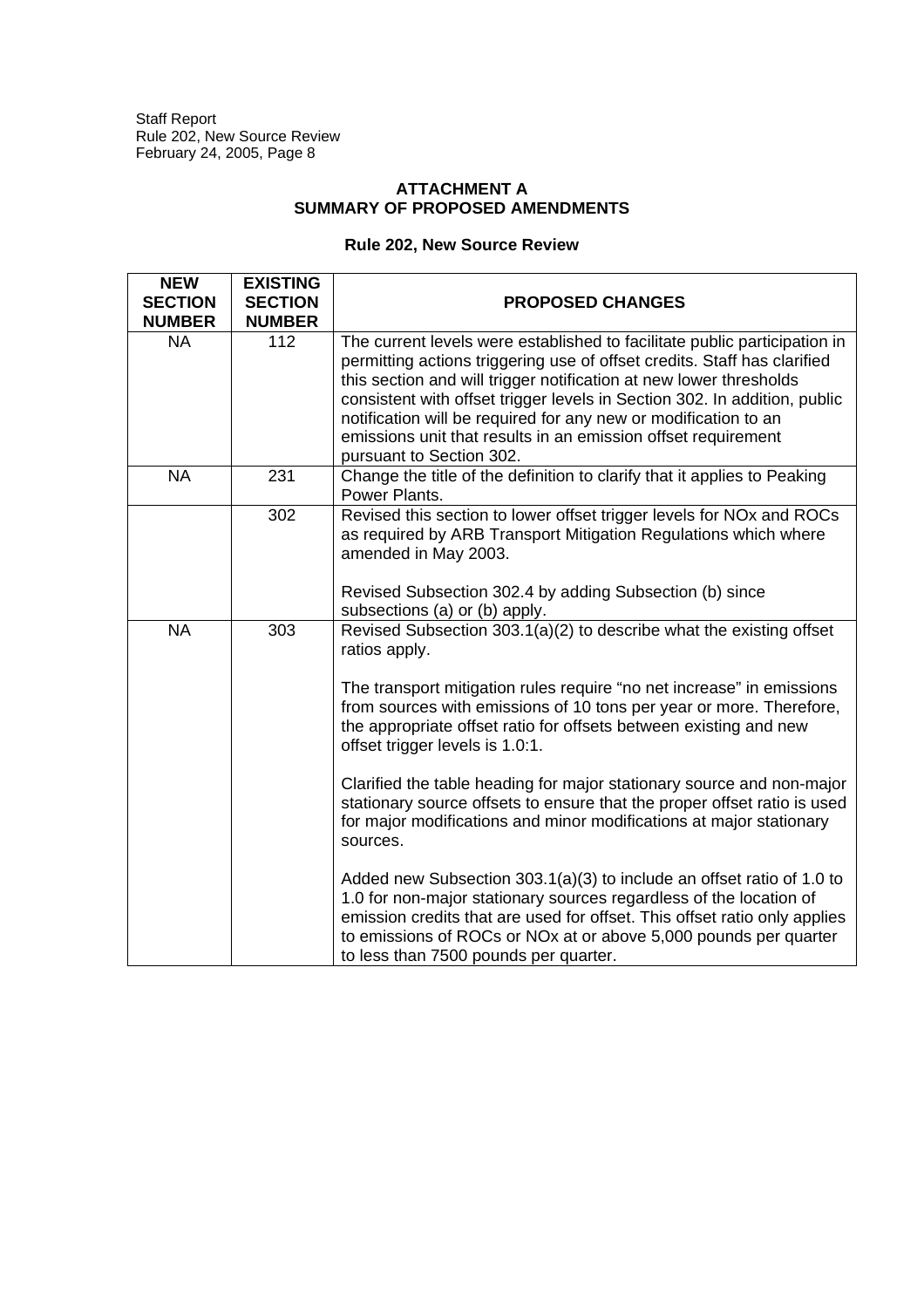## **Attachment B**

## **40727.2 Matrix for Proposed Amendments to Rule 202, New Source Review**

| <b>Elements of</b><br>Comparison     | <b>Specific</b><br><b>Provisions</b>                        | Rule 202, New<br><b>Source Review</b>                                                                                | <b>40 CFR Part 51</b><br>Subpart 1                                                                                             |
|--------------------------------------|-------------------------------------------------------------|----------------------------------------------------------------------------------------------------------------------|--------------------------------------------------------------------------------------------------------------------------------|
| Exemptions                           | <b>Offset</b><br>Requirements                               | 1.<br>Emergency<br>Equipment<br>Temporary<br>2.<br>Equipment<br>Experimental and<br>3.<br>research options           | Replacement equipment<br>1.<br>Change of ownership<br>2.<br>3.<br>Routine repair and<br>Maintenance<br>4.<br>Non-major sources |
| Averaging<br>Provisions              |                                                             | Averaging provisions will<br>be specified in the<br>Permit depending on the<br>emissions from the<br>emissions unit. | Averaging provisions will be<br>specified in the permit<br>depending on the emissions<br>from the emissions unit.              |
| Units                                |                                                             | lbs/day; lbs/quarter, ppm,<br>grams/liter                                                                            | Tons/year                                                                                                                      |
| Emissions<br>Limits                  | Emissions<br>Reduction<br>Compliance<br><b>Alternatives</b> | <b>BACT</b> and Emissions<br>offset<br><b>Interpollutant Emission</b><br>Offsets; Air Quality<br>Modeling for CO     | <b>Lowest Achievable Emissions</b><br>Level & Offsets<br>Innovative Control Technology;<br><b>Air Quality Modeling</b>         |
| Operating<br>Parameters              |                                                             | Not Applicable -<br>Required under other<br>rules (Rule 201, General<br>Permit Requirements)                         | Monitor emissions; record-<br>keeping for hours of operations,<br>throughput, and emissions.                                   |
| <b>Work Practice</b><br>Requirements |                                                             | Not Applicable -<br>Required under other<br>rules (Rule 201, General<br>Permit Requirements)                         | Monitor emissions; record-<br>keeping for hours of operations<br>throughput, and emissions.                                    |
| Monitoring/<br>Records               | Recordkeeping                                               | Not Applicable -<br>Required under other<br>rules (Rule 201, General<br>Permit Requirements)                         | Monitor emissions; record-<br>keeping for hours of operations,<br>throughput, and emissions.                                   |
|                                      | Frequency                                                   | Not Applicable                                                                                                       | Annual                                                                                                                         |
| Monitoring/<br>Testing               | <b>Test Methods</b>                                         | Monitoring and testing<br>provisions and their<br>frequencies will be<br>specified in the permit.                    | Continuous emission<br>monitoring (CEM); testing to<br>verify compliance with<br>emission limits.                              |
|                                      | Frequency                                                   |                                                                                                                      | Continuous for CEM; Annual<br>or more frequent for source<br>testing.                                                          |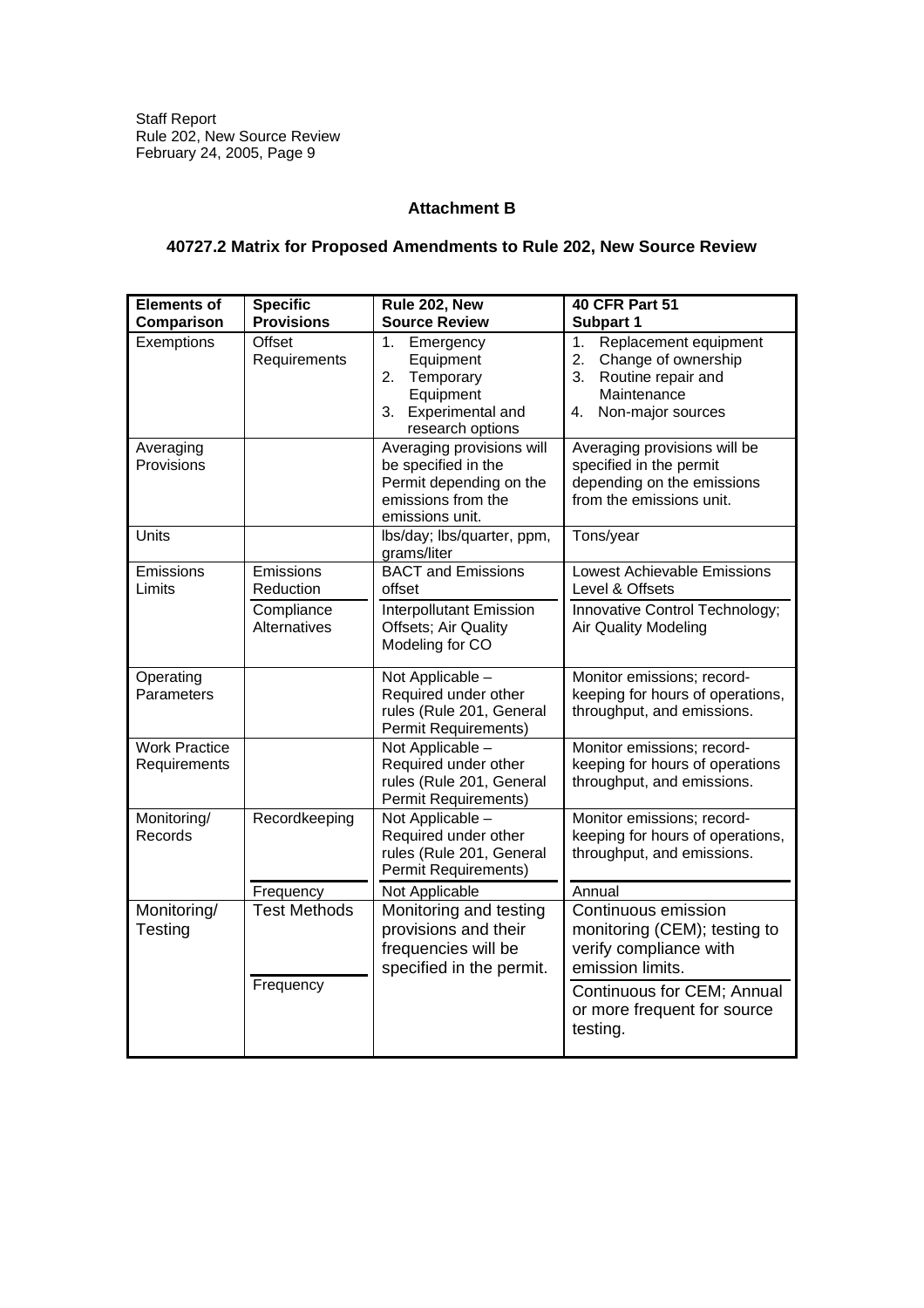## **Attachment C**

### **Comments and Responses**

## **1. California Air Resources Board (January 10, 2005)**

- **Comment** Section 112: The proposed changes to this Section are phrased such that sources less than the listed thresholds would be subject to the notification requirements and those above the thresholds would not – the opposite of the District's intention. We recommend that this Section be modified as follows:
	- 112 EXEMPTION: NOTIFICATION REQUIREMENTS: Except for applications reviewed under the Enhanced New Source Review process pursuant to Section 404, the requirements of Sections 405, 406, 407, and 409.2 relating to notification, publication, and public inspection of Preliminary Decisions; and notification, publication, and public inspection of Final Action shall not apply if the application is for any new or modified emissions unit where the combined potential to emit from all new or modified emissions units at the stationary source, which are covered by the application for such Authority to Construct(s), would have an increase in potential to emit as defined in Section 419 of less than those amounts listed below. This exemption does not apply if the application is for any new or modified emissions unit where emission offsets are required pursuant to Section 302.
- **Response:** Staff revised this section as requested by ARB.

### **2. Public Workshop Comments (January 20, 2005)**

- **Comment** Are sources required to offset back to zero if the emissions are increased above 10 tons per year?
- **Response** If the source is a new major stationary source, then the source is required to offset back to zero. Also, major modifications are required to full offset their increase.

In the case of new non-major stationary sources or non-major modifications, the source is required to offset either the difference between the new facility potential to emit and 10 tons per year or the increase from the new or modified source, whichever is less.

- **Comment** Are offsets required for existing sources?
- **Response** This rule only applies to new sources or the modification of existing sources. Existing sources that do not add or modify their equipment are not required to obtain offsets due to the rule amendments.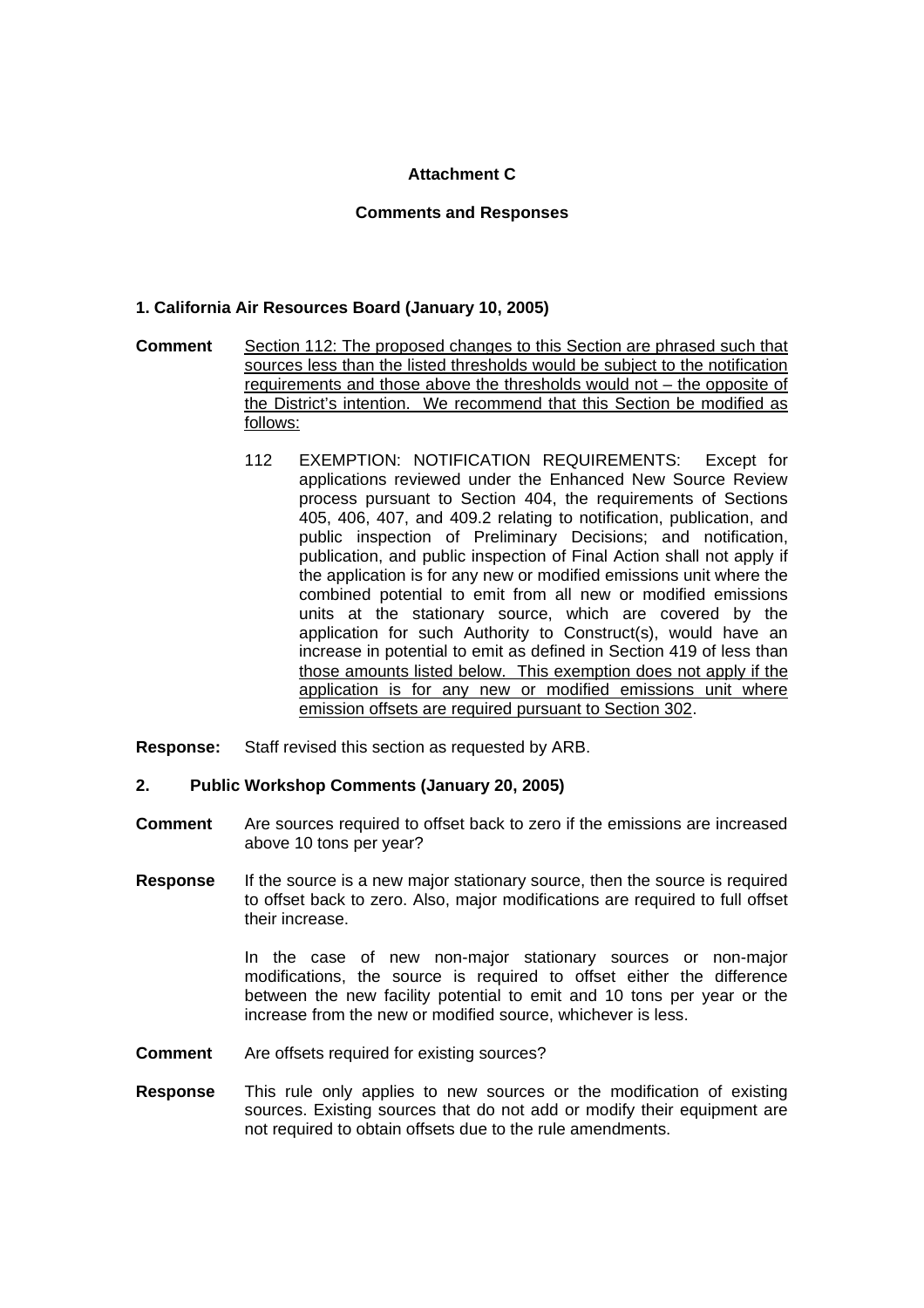### **3. State of California Office of State Publishing (OSP) (Written Comment, January 19, 2005)**

- **Comment** Reduction of offset trigger limits for reactive organic compounds from 7,500 pounds to 5,000 pounds per quarter will increase the financial burden on OSP to maintain regulatory compliance, and can be a prohibiting factor regarding future expansion or modification.
- **Response** Past experience (1996 rule amendments), the drop in offset trigger levels did not drive up the cost of offsets. The average cost of ROC credits for the three years prior to 1996 rule amendments was approximately \$28,000 and \$18,000 for the three years after 1996 rule amendments. Most permitted sources in the District, even though they are permitted at their potential which is above 5000 pounds per quarter, have actual emissions below 10 tons per year. These sources may be able to add new emission units or expand their existing operations and at the same time limit their quarterly emissions below 5000 pounds per quarter. Sources with permitted emissions currently above 5000 pounds per quarter may be able to add new emission units or modify their existing operations and not trigger offset requirements if they are willing to take an emissions limit on their facility to keep their emissions at the current level. Additionally, sources can purchase ERCs from districts within the Sacramento Ozone Non-attainment area if they are required to provide offsets.

ARB analyzed the potential cost impacts to businesses as part of their proposed amendments to the ozone Transport Mitigation Regulations. They estimated, based on evaluations of district permitting activities, that approximately 30-50 businesses a year would be impacted in the Bay Area and Sacramento non-attainment area. They estimated a potential cost impact of \$11,000 - \$23,000 per affected business. These costs are speculative since prices are market driven and businesses may have options to reduce their costs. ARB found that California businesses should be able to absorb any costs of the proposed regulatory action without significant adverse impacts on their profitability.

- **Comment** Will emission sources be required to retroactively obtain additional offsets to meet the proposed lower offset trigger limit if approved?
- **Response** The proposed requirements are not retroactive. Sources currently emitting above 5000 pounds per quarter of ROCs or NOx will not be affected by the proposed requirements unless they modify their operations and increase their emissions. At that point, they will have to offset the net increase in emissions.
- **Comment** A lower quarterly offset trigger could possibly create a situation where more sources are in competition for ERC loans. Since ERCs in the Community Bank are limited, increased demand could inflate the prices and availability of ERCs. A worst case scenario would see some emission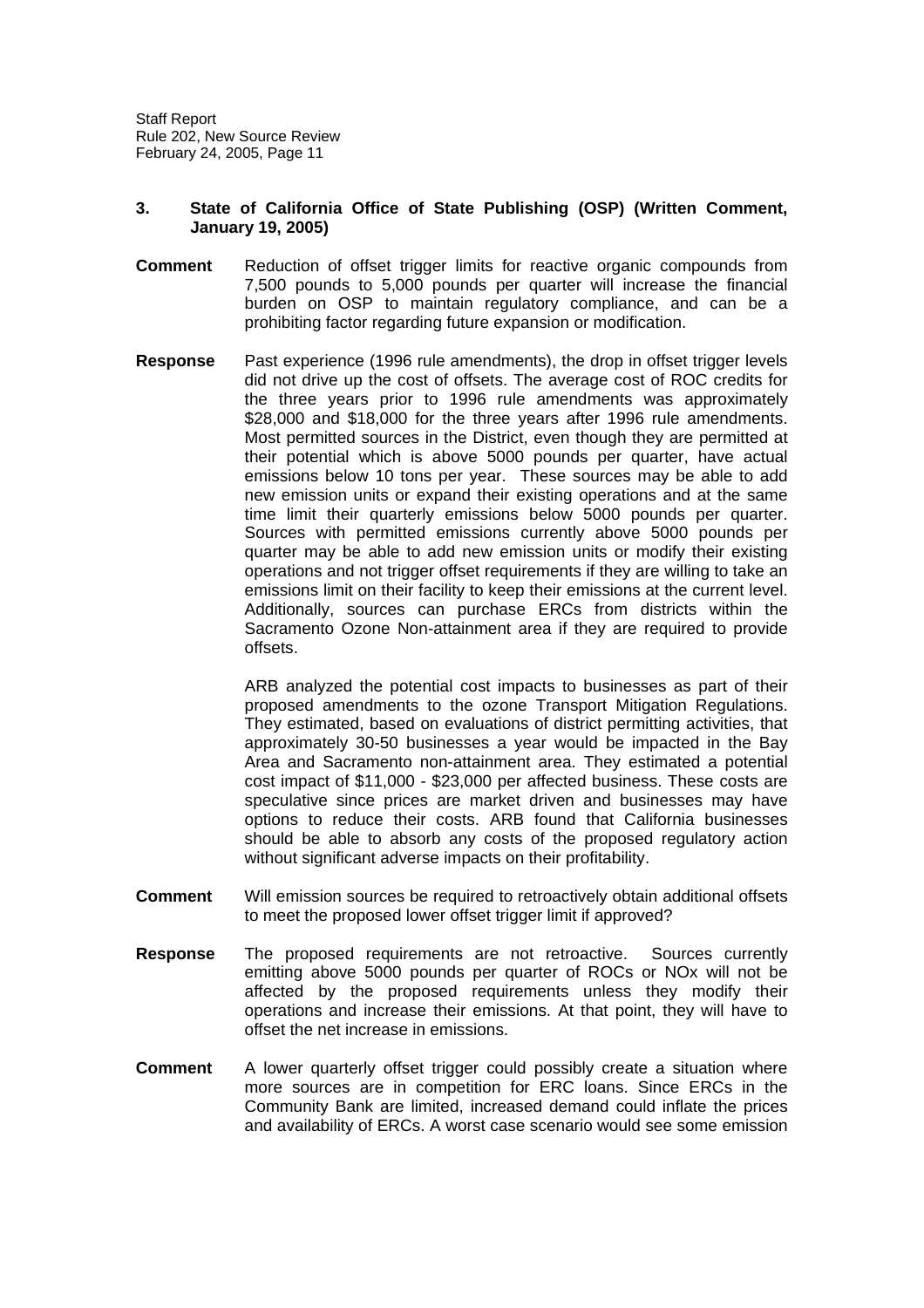> sources passing up lucrative business opportunities due to the cost or absence of ERCs. Some may even have to scale back resources or even go out of business.

**Response** The District's Community Bank administered under Rule 205, Community Bank and Priority Reserve Bank has 260 tons of ROCs for allocation. The average amount of ROC credits loaned per year from the Community Bank for NSR offsets for the 5-year period from 2000-2004 is around 5.4 tons per year. The cost of credit tradings ranged between \$21,000 - \$28,000 for one ton of ROCs (based on the transactions that occurred in this district during 2002 and 2003). Staff believes that there are enough credits in the Community Bank to offset any possible increase in demand for these credits. Staff also believes that there will not be a significant increase in the cost of these credits as a result of the proposed rule amendments.

### **4. State of California Office of State Publishing (OSP) (E-mail Comment, January 19, 2005)**

- **Comment** Is there any data quantifying the ozone or precursor migration from the Bay Area district to the Greater Sacramento area, and from the Sacramento area to the Mountain Counties? If so, how do I obtain it?
- **Comment** What is the estimated proportion of ROC generation in the Greater Sacramento area attributed to stationary sources?
- **Response** The following is a listing of the documents or websites references that will provide information on the questions. Note that the transport assessment responsibilities under the law belong to the Air Resources Board (ARB). ARB considers the extent of contribution when they established the mitigation requirements that apply to the downwind districts. Additional information on the mitigation requirements can be located at the ARB website: [http://www.arb.ca.gov/aqd/transport/mitigation/mitigation.htm]

### **List of Documents**

- 1. ARB's staff status report on the transport mitigation regulations (April 2004).
- 2. ARB's final statement of reasons for the transport mitigation regulations (May 2003).
- 3. ARB's initial statement of reasons for the transport mitigation regulations (April 2003).
- 4. ARB's second triennial update report on Assessment of the Impacts of Transported Pollutants on Ozone Concentrations in California (November 1996), which contains some qualitative assessment of transport couples, including Bay Area transport to Sacramento region, and Sacramento transport to Mountain **Counties. Counties at** http://www.arb.ca.gov/aqd/transport/assessments/assessments.ht m]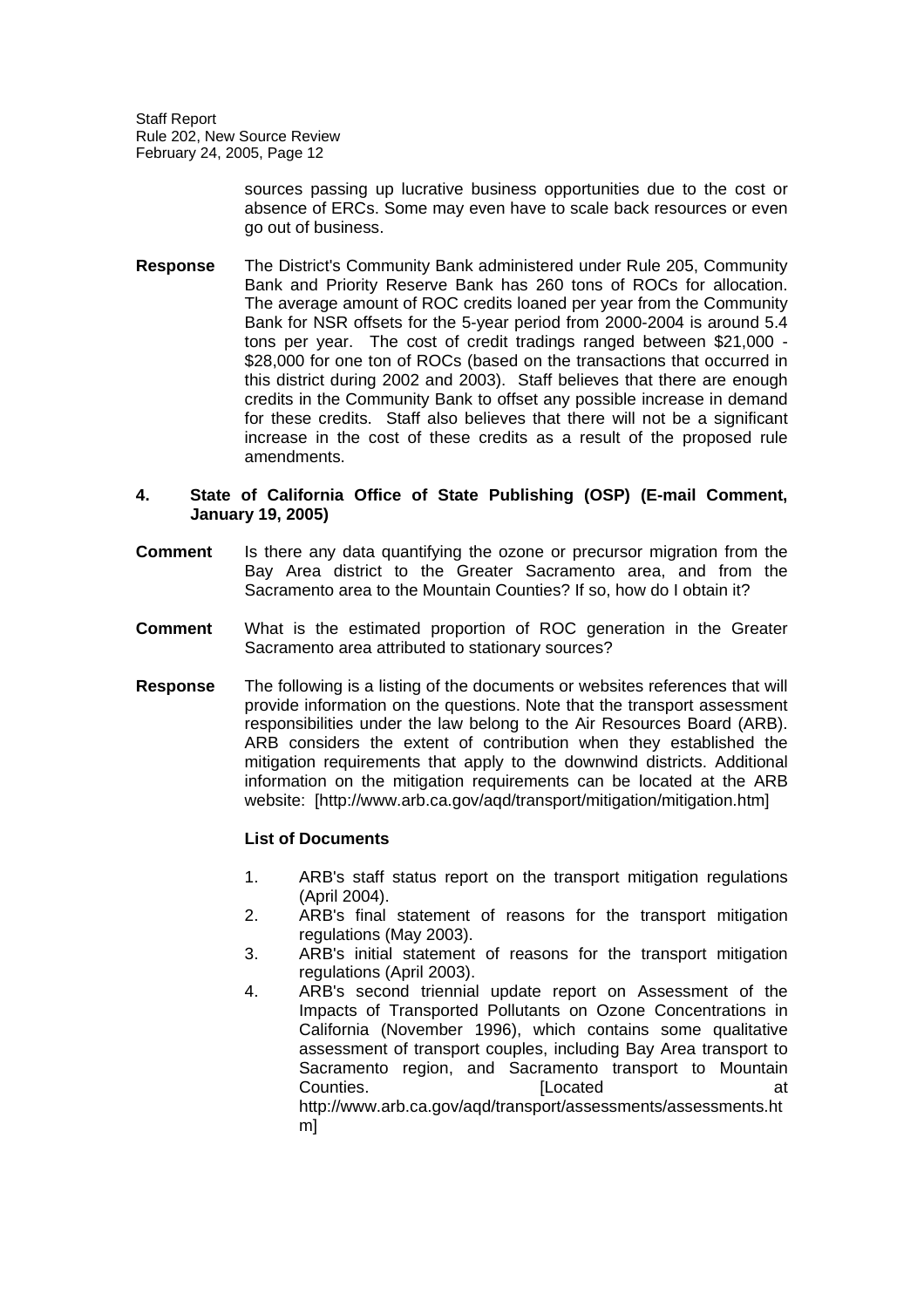- 5. ARB's summary report on Ozone Transport: 2001 Review (April 2001), which contains some qualitative assessment of transport couples, including Bay Area transport to Sacrament region, and Sacramento transport to Mountain Counties. [Located at http://www.arb.ca.gov/aqd/transport/assessments/assessments.ht m]
- 6. Desert Research Institute report on Data Analysis and Episode Selection for SIP Modeling (September 2003), which Chapter 4 contains some preliminary quantification of Bay Area precursor transport to the Sacramento region using a particle dispersion model for selected days. ILocated at http://www.airquality.org/cleanairplan/modeling.shtml]
- 7. Desert Research Institute report on SIP Modeling (November 2004), which Chapter 5 contains some preliminary quantification of Bay Area ozone transport to the Sacramento region using photochemical modeling tools (i.e., Ozone Source Apportionment Technology) for selected days. [Located at http://www.airquality.org/cleanairplan/modeling.shtml]
- 8. Estimated ROG emissions inventory pie charts for 2002 and 2008 for the Sacramento ozone nonattainment region (See below).